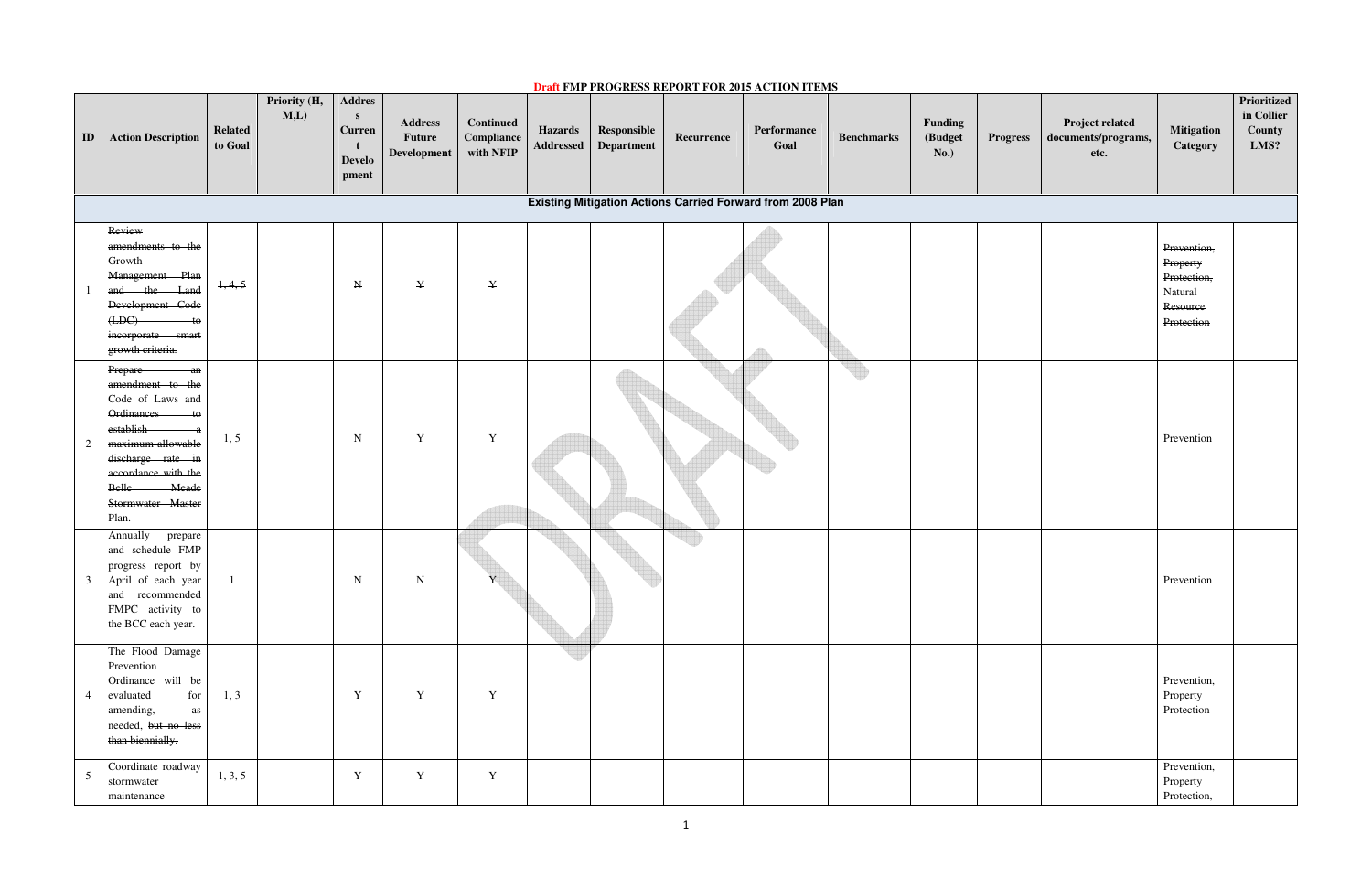| ID             | <b>Action Description</b>                                                                                                                                                                                                                | <b>Related</b><br>to Goal | Priority (H,<br>M,L | <b>Addres</b><br>$\mathbf{s}$<br><b>Curren</b><br><b>Develo</b><br>pment | <b>Address</b><br>Future<br>Development | <b>Continued</b><br>Compliance<br>with NFIP | <b>Hazards</b><br>Addressed | Responsible<br>Department | Recurrence | Performance<br>Goal | <b>Benchmarks</b> | Funding<br>(Budget<br><b>No.)</b> | <b>Progress</b> | Project related<br>documents/programs,<br>etc. | <b>Mitigation</b><br>Category                    | Prioritized<br>in Collier<br>County<br>LMS? |
|----------------|------------------------------------------------------------------------------------------------------------------------------------------------------------------------------------------------------------------------------------------|---------------------------|---------------------|--------------------------------------------------------------------------|-----------------------------------------|---------------------------------------------|-----------------------------|---------------------------|------------|---------------------|-------------------|-----------------------------------|-----------------|------------------------------------------------|--------------------------------------------------|---------------------------------------------|
|                | programs to address<br>stormwater flooding<br>problems.                                                                                                                                                                                  |                           |                     |                                                                          |                                         |                                             |                             |                           |            |                     |                   |                                   |                 |                                                | Structural<br>Projects                           |                                             |
| 6              | Continue support of<br>the Coastal Zone<br>Management<br>program.                                                                                                                                                                        | $\overline{4}$            |                     | $\mathbf Y$                                                              | Y                                       | ${\bf N}$                                   |                             |                           |            |                     |                   |                                   |                 |                                                | Natural<br>Resource<br>Protection                |                                             |
| $\overline{7}$ | Annually<br>recommended<br>Conservation<br>$-land$<br>Collier<br>acquisition areas,<br>and recommend<br>land use amendment<br>petitions to the BCC<br>throughout the year.<br>Prepare an<br>acquisition report in<br>July of each year.  | $\overline{4}$            |                     | ${\bf N}$                                                                | $\mathbf{{Y}}$                          | $\mathbf{{Y}}$                              |                             |                           |            |                     |                   |                                   |                 |                                                | Natural<br>Resource<br>Protection                |                                             |
| 8              | Continue<br>to<br>implement policies<br>requiring BMPs for<br>erosion<br>and<br>sediment controls to<br>comply with<br><b>NPDES</b><br>permit<br>requirements.                                                                           | 4, 5                      |                     | $\mathbf Y$                                                              | Y                                       | N                                           |                             |                           |            |                     |                   |                                   |                 |                                                | Prevention,<br>Natural<br>Resource<br>Protection |                                             |
| 9              | Create a grant<br>$-$ for<br>program<br>enhancing-<br>the<br>efficiencies<br>$-\theta f$<br>existing stormwater<br>management<br>systems and seek<br>alternative funding<br>sources to bring<br>existing systems to<br>higher standards. | $\overline{5}$            |                     | ¥                                                                        | $\mathbf{{Y}}$                          | $\mathbf{Y}$                                |                             |                           |            |                     |                   |                                   |                 |                                                | Prevention,<br>Structural<br>Projects            |                                             |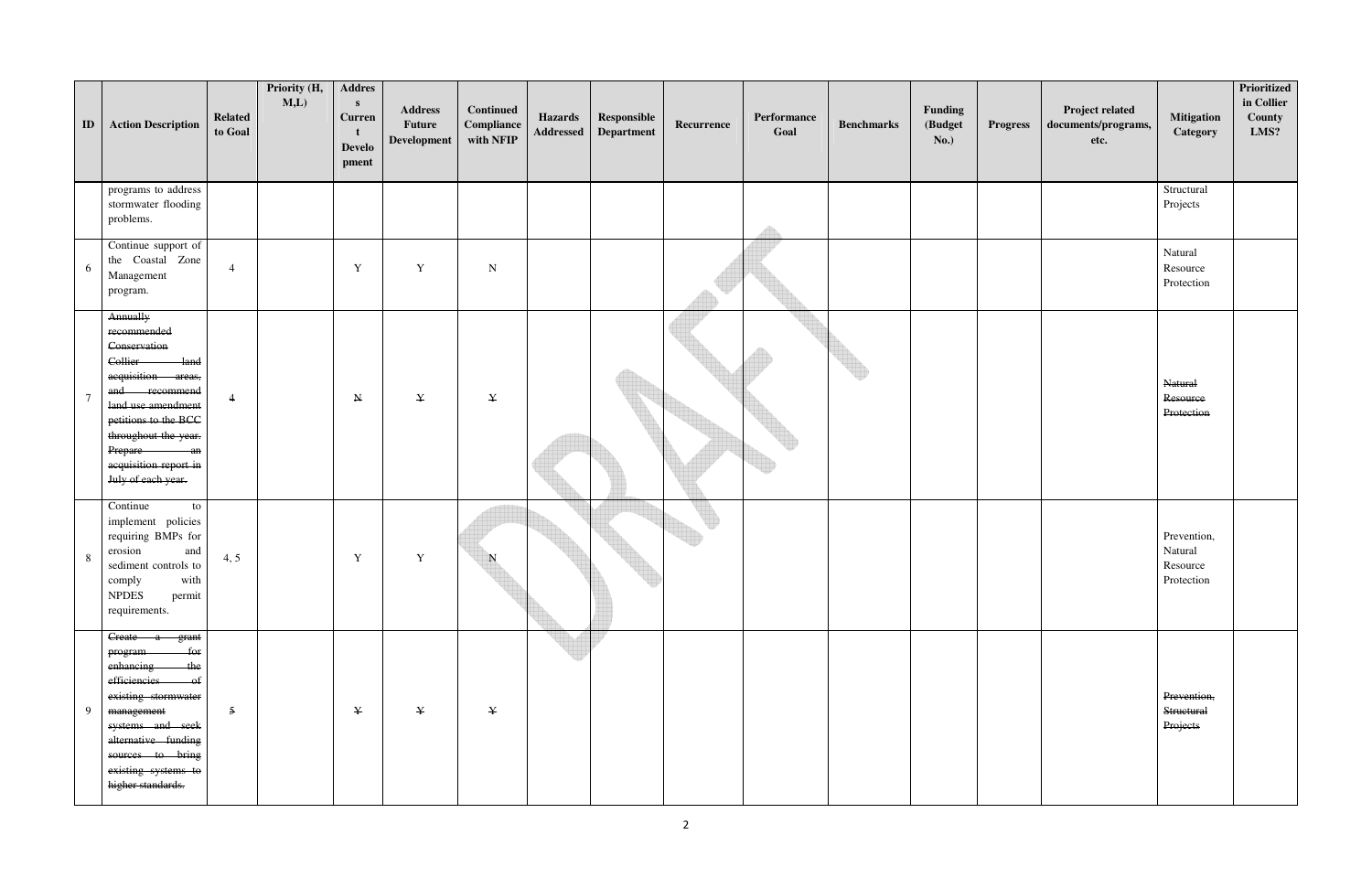| ID     | <b>Action Description</b>                                                                                                                                                                                                                                                                                 | <b>Related</b><br>to Goal | Priority (H,<br>M,L) | <b>Addres</b><br>S<br><b>Curren</b><br><b>Develo</b><br>pment | <b>Address</b><br><b>Future</b><br>Development | <b>Continued</b><br>Compliance<br>with NFIP | <b>Hazards</b><br>Addressed | Responsible<br>Department | Recurrence | Performance<br>Goal | <b>Benchmarks</b> | Funding<br>(Budget<br><b>No.)</b> | <b>Progress</b> | Project related<br>documents/programs,<br>etc. | <b>Mitigation</b><br>Category                                   | Prioritized<br>in Collier<br>County<br>LMS? |
|--------|-----------------------------------------------------------------------------------------------------------------------------------------------------------------------------------------------------------------------------------------------------------------------------------------------------------|---------------------------|----------------------|---------------------------------------------------------------|------------------------------------------------|---------------------------------------------|-----------------------------|---------------------------|------------|---------------------|-------------------|-----------------------------------|-----------------|------------------------------------------------|-----------------------------------------------------------------|---------------------------------------------|
| 10     | Continue<br>to<br>annually fulfill all<br>training<br>and<br>reporting<br>requirements to be<br>certified as a "Storm<br>Ready" community.                                                                                                                                                                | 1, 2                      |                      | ${\bf N}$                                                     | ${\bf N}$                                      | ${\bf N}$                                   |                             |                           |            |                     |                   |                                   |                 |                                                | Emergency<br>Services,<br>Public<br>Information<br>and Outreach |                                             |
| 11     | Continue<br>stormwater<br>and<br>management<br>quality<br>water<br>programs to address<br>BMP opportunities<br>throughout<br>the<br>County. Annually<br>complete outreach<br>schedule<br>and<br>provide status report<br>in January of each<br>year. Track progress<br>through the FMPC<br>Action Report. | 4, 5                      |                      | $\mathbf Y$                                                   | $\mathbf Y$                                    | ${\bf N}$                                   |                             |                           |            |                     |                   |                                   |                 |                                                | Prevention,<br>Natural<br>Resource<br>Protection                |                                             |
| $12\,$ | Continue<br>development of an<br><b>Interlocal</b><br>Agreement between<br>the County and<br>BCB/SFWMD to<br>fund the preliminary<br>engineering and<br>design study to<br>divert water from<br>the Main Golden<br>Gate Canal.                                                                            | 1, 5                      |                      | $\mathbf Y$                                                   | Y                                              | Y                                           |                             |                           | w          |                     |                   |                                   |                 |                                                | Prevention,<br>Structural<br>Projects                           |                                             |
| 13     | Prepare a grant<br>application to<br>-the<br>enhance-<br>efficiencies<br>$-$ of<br>existing stormwater<br>management                                                                                                                                                                                      | 1, 5                      |                      | $\mathbf Y$                                                   | $\mathbf{{Y}}$                                 | $\mathbf{{Y}}$                              |                             |                           |            |                     |                   |                                   |                 |                                                | Prevention,<br>Structural<br>Projects                           |                                             |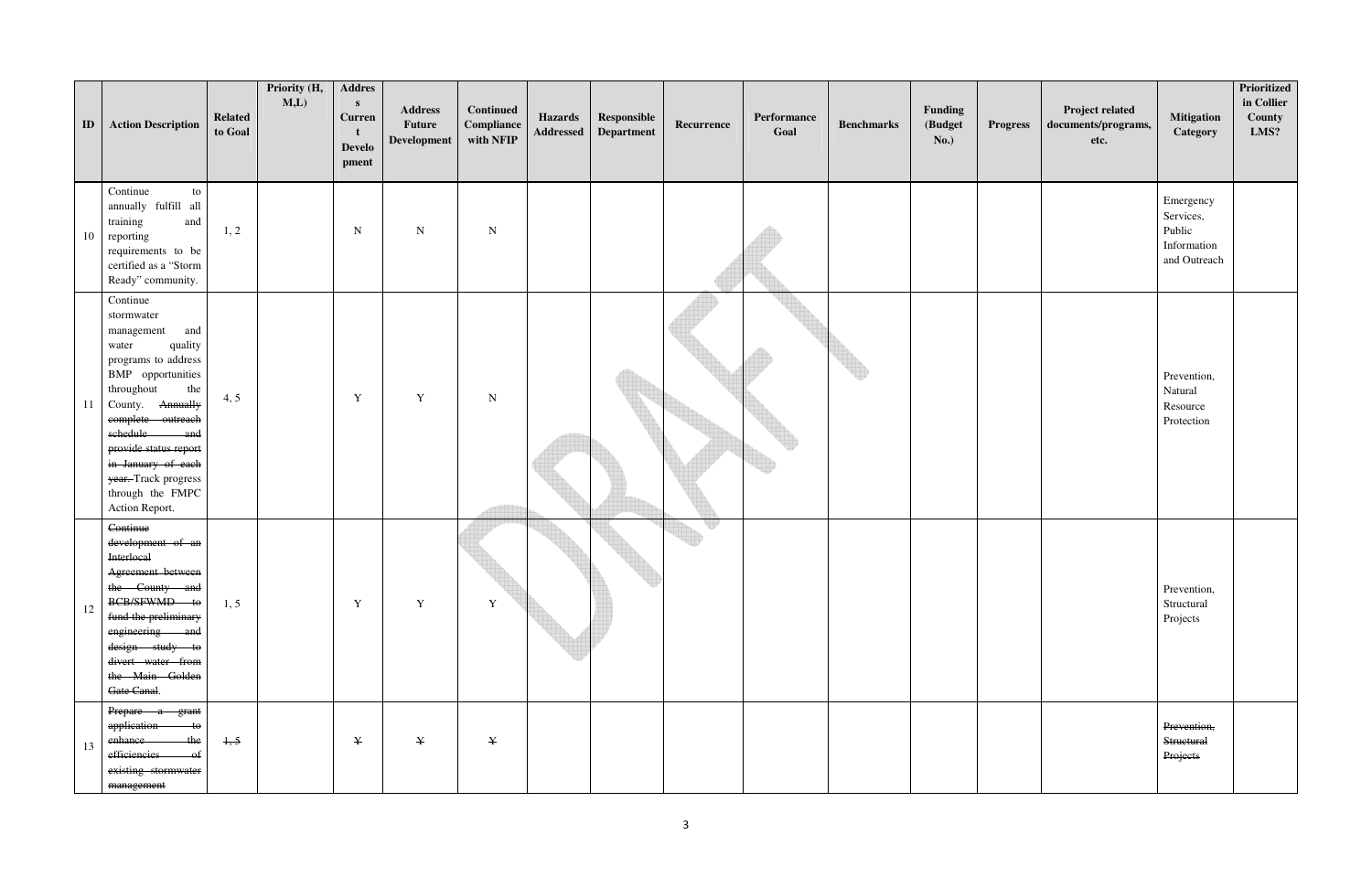| ID | <b>Action Description</b>                                                                                                                                                                                                                    | <b>Related</b><br>to Goal | Priority (H,<br>M,L | <b>Addres</b><br>$\mathbf{s}$<br><b>Curren</b><br><b>Develo</b><br>pment | <b>Address</b><br>Future<br>Development | Continued<br>Compliance<br>with NFIP | <b>Hazards</b><br>Addressed | Responsible<br>Department | Recurrence | Performance<br>Goal | <b>Benchmarks</b> | Funding<br>(Budget<br><b>No.)</b> | <b>Progress</b> | Project related<br>documents/programs,<br>etc. | <b>Mitigation</b><br>Category                                    | Prioritized<br>in Collier<br>County<br>LMS? |
|----|----------------------------------------------------------------------------------------------------------------------------------------------------------------------------------------------------------------------------------------------|---------------------------|---------------------|--------------------------------------------------------------------------|-----------------------------------------|--------------------------------------|-----------------------------|---------------------------|------------|---------------------|-------------------|-----------------------------------|-----------------|------------------------------------------------|------------------------------------------------------------------|---------------------------------------------|
|    | systems by seeking<br>alternative funding<br>sources to bring<br>existing channels to<br>higher functional<br>standards.                                                                                                                     |                           |                     |                                                                          |                                         |                                      |                             |                           |            |                     |                   |                                   |                 |                                                |                                                                  |                                             |
| 14 | Annually prepare a<br>budget to fully<br>implement the<br>Stormwater Capital<br>Improvement Plan.                                                                                                                                            | 1, 5                      |                     | $\mathbf Y$                                                              | Y                                       | $\mathbf Y$                          |                             |                           |            |                     |                   |                                   |                 |                                                | Prevention,<br>Structural<br>Projects                            |                                             |
| 15 | Prepare a map<br>showing<br>the<br>location of existing<br>mobile homes<br>within the SFHA.<br>The map will be<br>updated annually by<br>January of each<br>year.                                                                            | 1, 2                      |                     | $\mathbf{Y}$                                                             | $\mathbf N$                             | $\mathbf{{Y}}$                       |                             |                           |            |                     |                   |                                   |                 |                                                | Property<br>Protection,<br>Public<br>Information<br>and Outreach |                                             |
| 16 | Prepare a public<br>information meeting<br>schedule annually<br>coordinate<br>and<br>public information<br>meetings for the<br>FMPC.                                                                                                         | 1, 2                      |                     | $\mathbf Y$                                                              | ${\bf N}$                               | Y                                    |                             |                           |            |                     |                   |                                   |                 |                                                | Public<br>Information<br>and Outreach                            |                                             |
| 17 | Enhance the County<br>floodplain<br>management<br>website and hold<br>meetings<br>with<br>federal/state/local<br>organizations and<br>agencies to identify<br>flood<br>hazard<br>information<br>and<br>flood<br>enhance<br>hazard awareness. | 1, 2                      |                     | $\mathbf Y$                                                              | N                                       | Y                                    |                             |                           |            |                     |                   |                                   |                 |                                                | Public<br>Information<br>and Outreach                            |                                             |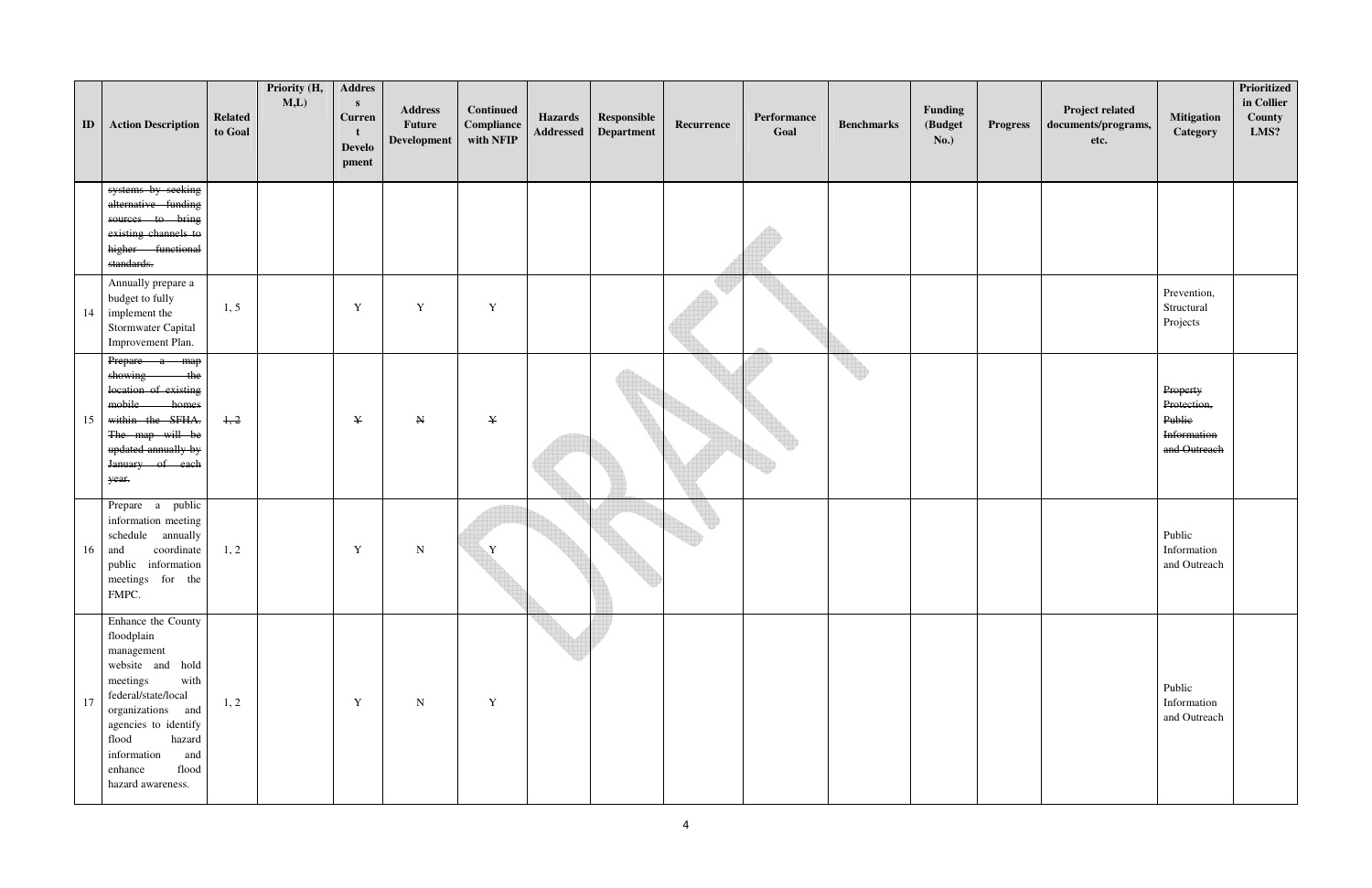| ID | <b>Action Description</b>                                                                                                                                                                                                                                                             | <b>Related</b><br>to Goal | Priority (H,<br>M,L | <b>Addres</b><br>S<br><b>Curren</b><br><b>Develo</b><br>pment | <b>Address</b><br><b>Future</b><br>Development | <b>Continued</b><br>Compliance<br>with NFIP | <b>Hazards</b><br>Addressed | Responsible<br>Department | Recurrence                    | Performance<br>Goal | <b>Benchmarks</b> | Funding<br>(Budget<br>No.) | <b>Progress</b> | Project related<br>documents/programs,<br>etc. | <b>Mitigation</b><br>Category         | Prioritized<br>in Collier<br>County<br>LMS? |
|----|---------------------------------------------------------------------------------------------------------------------------------------------------------------------------------------------------------------------------------------------------------------------------------------|---------------------------|---------------------|---------------------------------------------------------------|------------------------------------------------|---------------------------------------------|-----------------------------|---------------------------|-------------------------------|---------------------|-------------------|----------------------------|-----------------|------------------------------------------------|---------------------------------------|---------------------------------------------|
| 18 | Coordinate with the<br>local real estate<br>boards to hold all<br>hazards educational<br>meetings and will<br>prepare a grant<br>application to<br>eoordinate<br>the<br>preparation of "All<br>Hazard" educational<br>brochures<br>$-$ for<br>distribution to<br>prospective clients. | 1, 2                      |                     | $\mathbf Y$                                                   | ${\bf N}$                                      | $\mathbf Y$                                 |                             |                           |                               |                     |                   |                            |                 |                                                | Public<br>Information<br>and Outreach |                                             |
| 19 | Annually visit each<br>branch<br>library<br>containing<br>the<br>floodplain and flood<br>insurance<br>by<br>information<br>December of each<br>and<br>year<br>update/replace<br>materials as needed<br>by the following<br>February and report<br>in April of the<br>following year.  | 1, 2                      |                     | $\mathbf Y$                                                   | ${\bf N}$                                      | $\mathbf Y$                                 |                             | w                         |                               |                     |                   |                            |                 |                                                | Public<br>Information<br>and Outreach |                                             |
| 20 | Coordinate<br>with<br>County<br>other<br>departments<br>${\rm to}$<br>develop a program<br>for addressing all<br>technical assistance<br>questions from the<br>general public.                                                                                                        | 1, 2                      |                     | Y                                                             | N                                              | $\mathbf Y$                                 |                             |                           |                               |                     |                   |                            |                 |                                                | Public<br>Information<br>and Outreach |                                             |
|    |                                                                                                                                                                                                                                                                                       |                           |                     |                                                               |                                                |                                             |                             |                           | <b>New Mitigation Actions</b> |                     |                   |                            |                 |                                                |                                       |                                             |
| 21 | Develop a Program<br>for Public                                                                                                                                                                                                                                                       | 2                         |                     | $\mathbf Y$                                                   | ${\bf N}$                                      | $\mathbf Y$                                 |                             |                           |                               |                     |                   |                            |                 |                                                | Public<br>Information                 |                                             |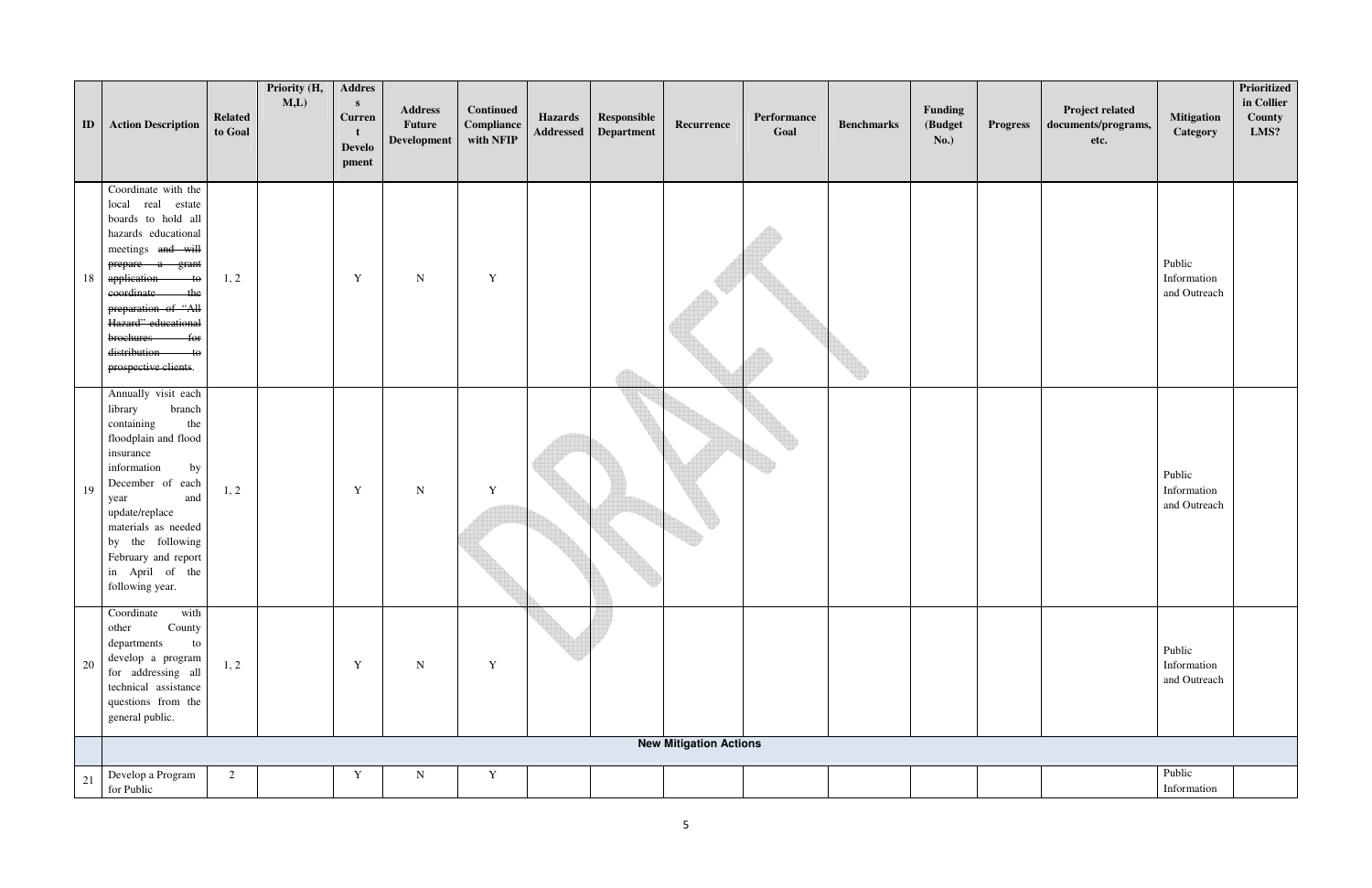| ID | <b>Action Description</b>                                                                                                                                                                                                                                                                                                                                                                                              | <b>Related</b><br>to Goal | Priority (H,<br>M,L | <b>Addres</b><br>$\mathbf{s}$<br><b>Curren</b><br><b>Develo</b><br>pment | <b>Address</b><br><b>Future</b><br>Development | <b>Continued</b><br>Compliance<br>with NFIP | <b>Hazards</b><br>Addressed | Responsible<br><b>Department</b> | Recurrence | Performance<br>Goal | <b>Benchmarks</b> | Funding<br>(Budget<br><b>No.)</b> | <b>Progress</b> | Project related<br>documents/programs,<br>etc. | <b>Mitigation</b><br>Category         | <b>Prioritized</b><br>in Collier<br>County<br>LMS? |
|----|------------------------------------------------------------------------------------------------------------------------------------------------------------------------------------------------------------------------------------------------------------------------------------------------------------------------------------------------------------------------------------------------------------------------|---------------------------|---------------------|--------------------------------------------------------------------------|------------------------------------------------|---------------------------------------------|-----------------------------|----------------------------------|------------|---------------------|-------------------|-----------------------------------|-----------------|------------------------------------------------|---------------------------------------|----------------------------------------------------|
|    | Information (PPI)<br>involving Collier<br>County, Marco<br>Island, Naples and<br>Everglades City                                                                                                                                                                                                                                                                                                                       |                           |                     |                                                                          |                                                |                                             |                             |                                  |            |                     |                   |                                   |                 |                                                | and Outreach                          |                                                    |
| 22 | Develop a<br>comprehensive<br>program to pProvide<br>flood insurance<br>information to<br>residents and local<br>business<br>ownersproperty<br>owners in the SFHA                                                                                                                                                                                                                                                      | 2                         |                     | $\mathbf Y$                                                              | N                                              | $\mathbf Y$                                 |                             |                                  |            |                     |                   |                                   |                 |                                                | Public<br>Information<br>and Outreach |                                                    |
| 23 | Construction of the<br><b>Belle Meade</b><br>Diversion project<br>(reduction of flow<br>from the Golden<br>Gate Canal)<br><b>Support Stormwater</b><br>Planning projects,<br>starting with the top<br>three: 1. Naples<br><b>Park Stormwater</b><br>Management<br>Improvement, 2.<br>Griffen Road<br>Stormwater<br>Management<br>Improvement and 3.<br><b>Ridge Street</b><br>Stormwater<br>Management<br>Improvement. | 1, 5                      |                     | Y                                                                        | $\mathbf Y$                                    | $\mathbf{Y}$                                |                             |                                  |            |                     |                   |                                   |                 |                                                | Prevention,<br>Structural<br>Projects |                                                    |
|    | Develop a<br>professional<br>24 landscaper<br>certification<br>program                                                                                                                                                                                                                                                                                                                                                 | 2, 4                      |                     | Y                                                                        | Y                                              | $\mathbf Y$                                 |                             |                                  |            |                     |                   |                                   |                 |                                                | Public<br>Information<br>and Outreach |                                                    |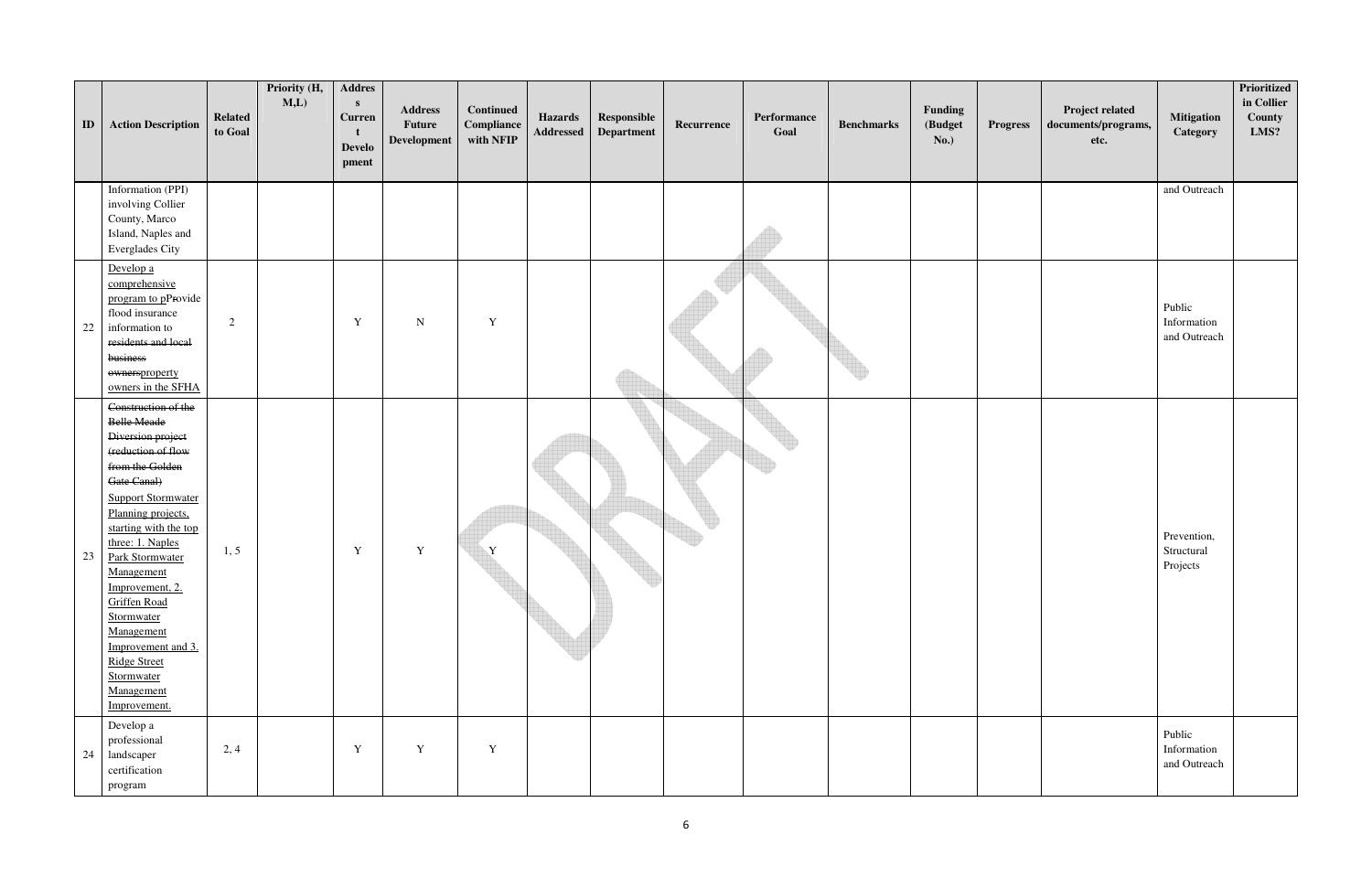| ID | <b>Action Description</b>                                                                                                              | <b>Related</b><br>to Goal | Priority (H,<br>M,L | <b>Addres</b><br>$\mathbf{s}$<br><b>Curren</b><br><b>Develo</b><br>pment | <b>Address</b><br>Future<br>Development | <b>Continued</b><br>Compliance<br>with NFIP | <b>Hazards</b><br><b>Addressed</b> | Responsible<br>Department | Recurrence | Performance<br>Goal | <b>Benchmarks</b> | Funding<br>(Budget<br>No.) | <b>Progress</b> | Project related<br>documents/programs,<br>etc. | <b>Mitigation</b><br>Category                    | Prioritized<br>in Collier<br>County<br>LMS? |
|----|----------------------------------------------------------------------------------------------------------------------------------------|---------------------------|---------------------|--------------------------------------------------------------------------|-----------------------------------------|---------------------------------------------|------------------------------------|---------------------------|------------|---------------------|-------------------|----------------------------|-----------------|------------------------------------------------|--------------------------------------------------|---------------------------------------------|
| 25 | Utilize pollutant<br>screening baskets in<br>catch basins (Marco<br>Island only)                                                       | $\overline{4}$            |                     | $\mathbf Y$                                                              | Y                                       | ${\bf N}$                                   |                                    |                           |            |                     |                   |                            |                 |                                                | Prevention,<br>Natural<br>Resource<br>Protection |                                             |
| 26 | Develop a Low<br>Impact<br>Development (LID)<br>Manual                                                                                 | 1, 4, 5                   |                     | ${\bf N}$                                                                | Y                                       | $\mathbf Y$                                 |                                    |                           |            |                     |                   |                            |                 |                                                | Prevention,<br>Natural<br>Resource<br>Protection |                                             |
| 27 | Construction of the<br>Southwestern<br>Protection Levee as<br>part of the Picayune<br><b>Strand Restoration</b><br>Project             | $\overline{4}$            |                     | $\mathbf Y$                                                              | $\mathbf Y$                             | $\mathbf Y$                                 |                                    |                           |            |                     |                   |                            |                 |                                                | Prevention,<br>Natural<br>Resource<br>Protection |                                             |
| 28 | Identify and<br>prioritize critical<br>facilities at risk to<br>flooding                                                               | $\overline{3}$            |                     | Y                                                                        | Y                                       | $\mathbf Y$                                 |                                    |                           |            |                     |                   |                            |                 |                                                | Property<br>Protection,<br>Emergency<br>Services |                                             |
|    | Provide<br>education/outreach<br>for the Flood Watch<br>Program (BCB<br>Tool)                                                          | 2                         |                     | $\mathbf Y$                                                              | ${\bf N}$                               | Y                                           |                                    |                           |            |                     |                   |                            |                 |                                                | Public<br>Information<br>and Outreach            |                                             |
| 29 | Maintain the<br>localized flooding<br>"bubble map"                                                                                     |                           |                     | Y                                                                        | $\mathbf Y$                             | Y                                           |                                    | w                         |            |                     |                   |                            |                 |                                                | Property<br>Protection                           |                                             |
| 30 | Review the LDC<br>and investigate<br>impacts to the<br>floodplain<br>/recommend<br>improvements to the<br>LDC manual as<br>appropriate | 1, 4                      |                     | $\mathbf Y$                                                              | $\mathbf Y$                             | $\mathbf Y$                                 |                                    |                           |            |                     |                   |                            |                 |                                                | Prevention,<br>Property<br>Protection            |                                             |
| 31 | Plan to obtain<br>topographic<br>information,<br>including LiDAR in                                                                    | 1, 3                      |                     | $\mathbf Y$                                                              | $\mathbf Y$                             | $\mathbf Y$                                 |                                    |                           |            |                     |                   |                            |                 |                                                | Prevention,<br>Property<br>Protection            |                                             |